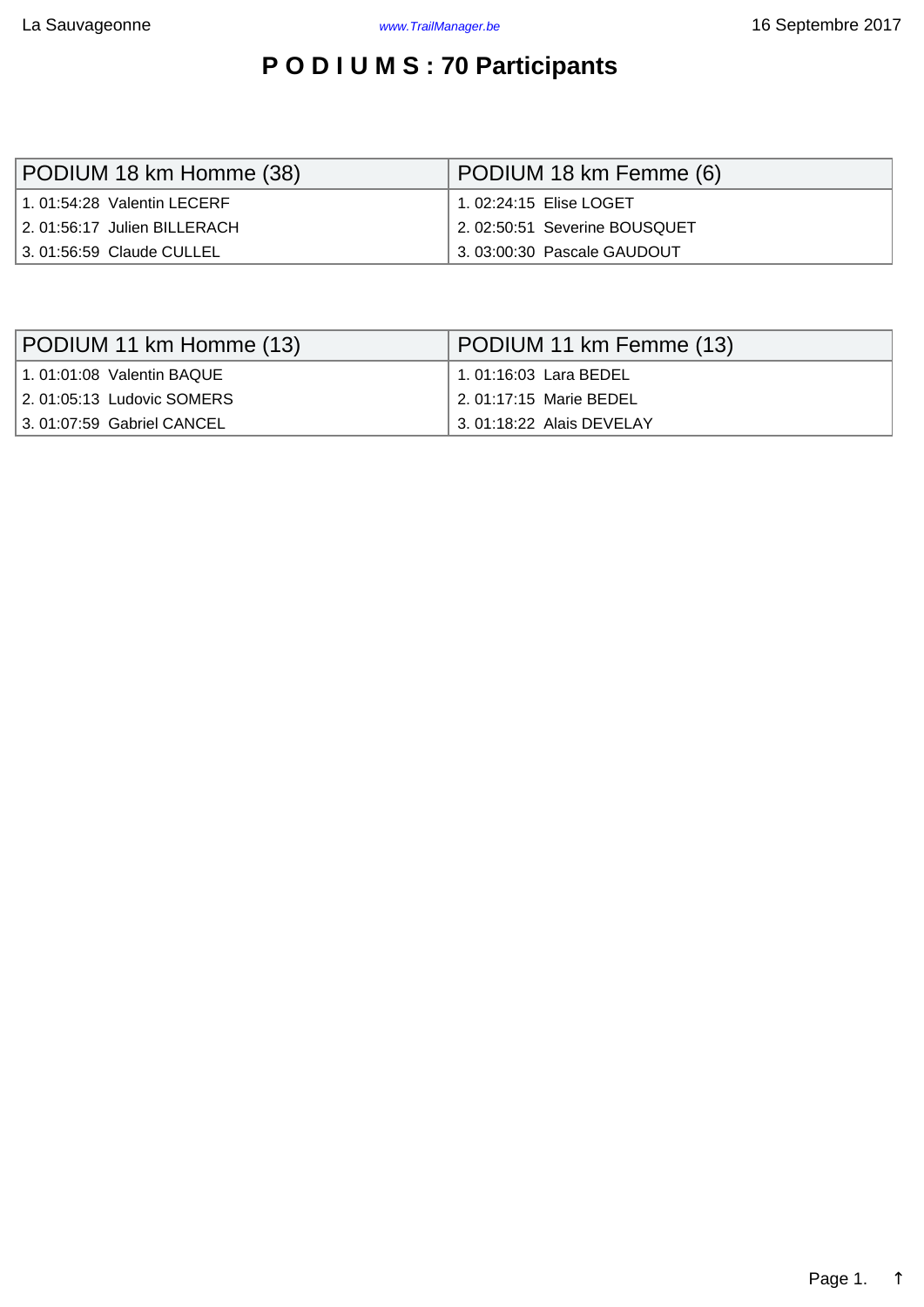## **Résultats : 18 km** (0,500 Km)

<span id="page-1-0"></span>

| Pos            | Dossard        | Nom, prénom                  | Ville ou Club | G  | Cat.           | Chrono            | Tps/km            | Km/h |
|----------------|----------------|------------------------------|---------------|----|----------------|-------------------|-------------------|------|
| 1              | 38             | <b>LECERF Valentin</b>       |               | H  | <b>JU</b>      | 01:54:28 03:48:56 |                   | 0,26 |
| $\mathbf 2$    | 43             | <b>BILLERACH Julien</b>      |               | Н  | <b>SE</b>      | 01:56:17 03:52:34 |                   | 0,26 |
| $\mathbf{3}$   | 14             | <b>CULLEL Claude</b>         |               | H  | V <sub>1</sub> | 01:56:59 03:53:58 |                   | 0,26 |
| 4              | 21             | <b>BERNASCONI Fabio</b>      |               | H  | V <sub>1</sub> |                   | 01:57:17 03:54:34 | 0,26 |
| 5              | 10             | <b>ORIO Romain</b>           |               | H  | <b>SE</b>      | 02:00:26 04:00:52 |                   | 0,25 |
| 6              | 23             | <b>CALLAERT Thibaut</b>      |               | H  | ES             |                   | 02:03:05 04:06:10 | 0,24 |
| $\overline{7}$ | 34             | <b>DARE Sebastien</b>        |               | H  | ES             | 02:05:27 04:10:54 |                   | 0,24 |
| 8              | 28             | <b>ALEXANDRON Renaud</b>     |               | H  | <b>SE</b>      | 02:12:46 04:25:32 |                   | 0,23 |
| 9              | 18             | PEIRAZEAU Jordan             |               | H. | <b>SE</b>      |                   | 02:13:47 04:27:34 | 0,22 |
| 10             | 42             | <b>KOSTRZEVA Fabien</b>      |               | Н  |                | 02:17:35 04:35:10 |                   | 0,22 |
| 11             | 39             | <b>GONZALEZ Jean Marie</b>   |               | H  | V <sub>2</sub> | 02:18:26 04:36:52 |                   | 0,22 |
| 12             | 33             | <b>MARCHAIS Anthony</b>      |               | H  | <b>SE</b>      |                   | 02:19:14 04:38:28 | 0,22 |
| 13             | 17             | LE NEN Sam                   |               | H  | ES             |                   | 02:19:23 04:38:46 | 0,22 |
| 14             | 31             | <b>BURTRE Tom</b>            |               | H  | ES             | 02:21:21 04:42:42 |                   | 0,21 |
| 15             | 32             | <b>CAMALY Julien</b>         |               | H  | V <sub>1</sub> | 02:22:46 04:45:32 |                   | 0,21 |
| 16             | 12             | POUJOL Clément               |               | H  | <b>SE</b>      | 02:23:52 04:47:44 |                   | 0,21 |
| 17             | 40             | <b>LOGET Elise</b>           |               | F  | <b>SE</b>      |                   | 02:24:15 04:48:30 | 0,21 |
| 18             | 29             | <b>COULOMBIER Benoit</b>     |               | H  | V <sub>1</sub> | 02:25:19 04:50:38 |                   | 0,21 |
| 19             | 16             | <b>NELAIN Raphael</b>        |               | H  | V <sub>1</sub> | 02:25:31 04:51:02 |                   | 0,21 |
| 20             | 35             | <b>TROJANI Raphael</b>       |               | H  | <b>SE</b>      | 02:28:32 04:57:04 |                   | 0,20 |
| 21             | 44             | <b>HUBERT Romain</b>         |               | H  | ES             |                   | 02:33:30 05:07:00 | 0,20 |
| 22             | 1              | <b>BOUSQUET Severine</b>     |               | F  | V <sub>1</sub> |                   | 02:50:51 05:41:42 | 0,18 |
| 23             | 22             | <b>DEBRE Mickael</b>         |               | H  | <b>SE</b>      | 02:56:34 05:53:08 |                   | 0,17 |
| 24             | 20             | <b>DOUFFIAGUES Dimitri</b>   |               | H. | <b>SE</b>      | 02:56:34 05:53:08 |                   | 0,17 |
| 25             | 30             | <b>GAUDOUT Pascale</b>       |               | F  | V <sub>1</sub> |                   | 03:00:30 06:01:00 | 0,17 |
| 26             | 19             | <b>BEA Alberto</b>           |               | H  | V <sub>2</sub> | 03:00:33 06:01:06 |                   | 0,17 |
| 27             | 37             | <b>KOZAK Norman</b>          |               | H  | <b>SE</b>      | 03:04:43 06:09:26 |                   | 0,16 |
| 28             | $\overline{2}$ | <b>BOUSQUET Vincent</b>      |               | H  | V <sub>1</sub> | 03:13:39 06:27:18 |                   | 0,15 |
| 29             | 36             | <b>GROC Anne</b>             |               | F  | V <sub>1</sub> |                   | 03:19:35 06:39:10 | 0,15 |
| 30             | 15             | <b>GIL Celine</b>            |               | F  | SE             | 03:21:43 06:43:26 |                   | 0,15 |
| 31             | 4              | <b>MENENDEZ Alexis</b>       |               |    | H SE           | 03:22:37 06:45:14 |                   | 0,15 |
| 32             | 5              | <b>FALGUIERES Florian</b>    |               |    | H SE           | 03:22:38 06:45:16 |                   | 0,15 |
| 33             | 26             | <b>ELEFTHERIOU Stéphanie</b> |               | F  | V <sub>1</sub> |                   | 03:25:12 06:50:24 | 0,15 |
| 34             | 41             | <b>BAUER Richard</b>         |               |    | H SE           |                   | 03:26:49 06:53:38 | 0,15 |
| 35             | 3              | <b>VALADE Jose</b>           |               | H. | <b>SE</b>      | 03:28:56 06:57:52 |                   | 0,14 |
| 36             | 25             | <b>CANCEL Frederic</b>       |               |    | H V1           | n.c.              |                   |      |
| 37             | 24             | <b>CASALS Cyril</b>          |               |    | H V1           | n.c.              |                   |      |
| 38             | 9              | DALMAU Jean                  |               |    | H V1           | n.c.              |                   |      |
| 39             | 11             | <b>GRAELL Laurent</b>        |               |    | H SE           | n.c.              |                   |      |
| 40             | 13             | <b>HADDAD Sophiane</b>       |               |    | H SE           | n.c.              |                   |      |
| 41             | 27             | <b>JUILLAGUET Will</b>       |               |    | H ES           | n.c.              |                   |      |
| 42             | 8              | <b>NECHTESCHEIN Stephane</b> |               |    | H V2           | n.c.              |                   |      |
| 43             | 6              | <b>SALLES Benoit</b>         |               |    | H V1           | n.c.              |                   |      |
| 44             | $\overline{7}$ | <b>SERVAT Sylvain</b>        |               |    | H V1           | n.c.              |                   |      |